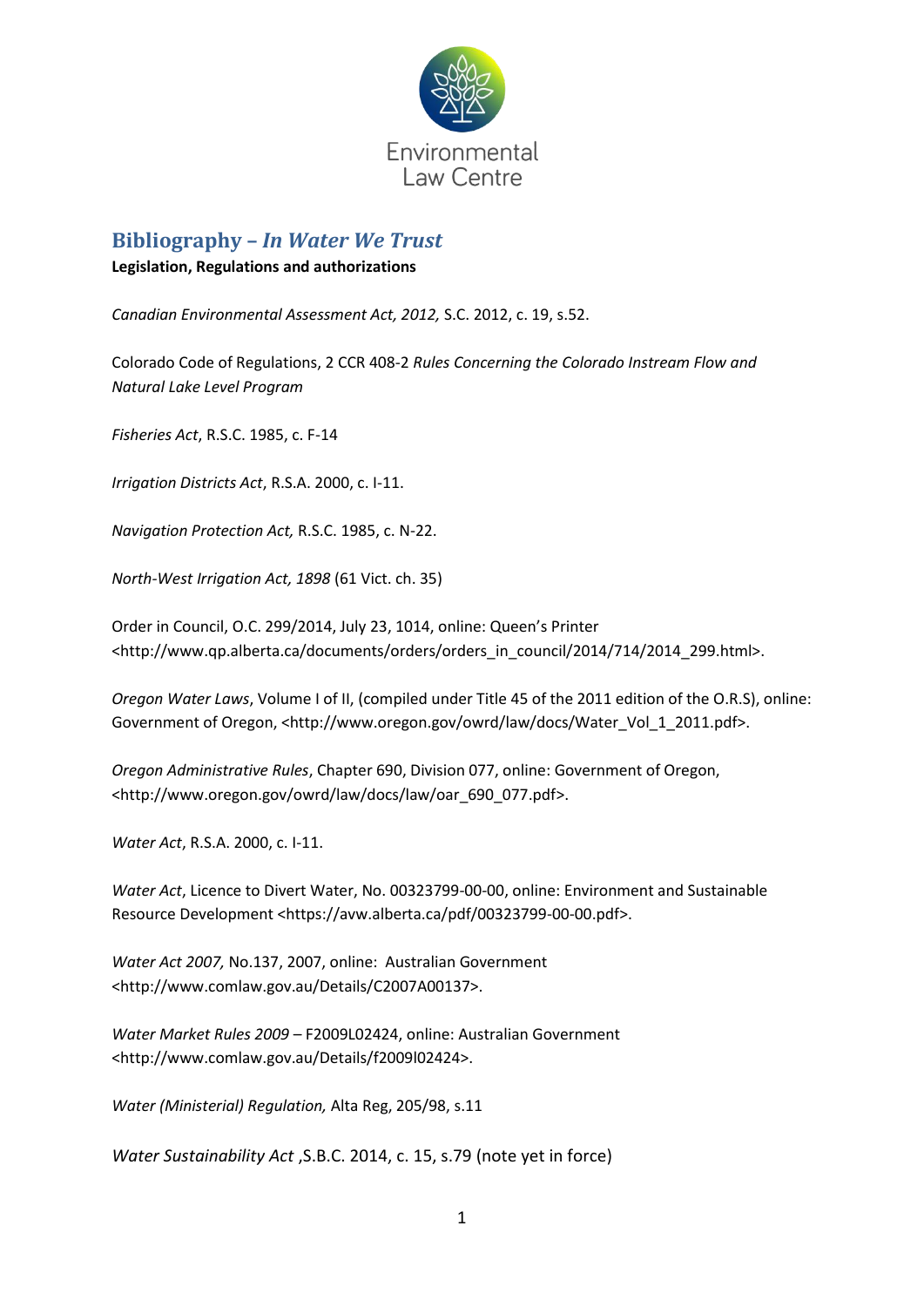

#### **Cases**

*Canadian Pacific Railway Co. v. Vancouver (City)*, [2006] 1 S.C.R. 227, 2006 SCC 5 [http://scc](http://environmentallawcentre.wordpress.com/)[csc.lexum.com/scc-csc/scc-csc/en/item/16/index.do.](http://environmentallawcentre.wordpress.com/)

*Casitas Municipal Water District v. United States*, 708 F.3d 1340 (Fed. Cir. 2013).

*Friends of the Oldman River Society v. Canada (Minister of Transport*), 1992 CanLII 110 (SCC), [1992] 1 SCR 3, [<http://canlii.ca/t/1bqn8>](http://environment.alberta.ca/01232.html) retrieved on 2012-09-05.

*Hohloch v. Director, Southern Region, Environmental Management, Alberta Environment and Sustainable Resource Development, re: Eastern Irrigation District* (18 October 2012), Appeal No. 10- 043-R (A.E.A.B.).

*Kandra v. U.S*. , 145 F. Supp. 2d 1192 (2001)

*Mariner Real Estate Ltd. v. Nova Scotia (Attorney General)*, 1999 CanLII 7241 (NS CA), <http://canlii.ca/t/1f0z9> retrieved on 2014-09-04.

*National Audubon Society v. Superior Court of Alpine Cnty. (Mono Lake Case)*, 658 P.2d 709 (Cal. 1983).

*Saulnier v. Royal Bank of Canada* [2008] 3. S.C.R. 166.

*Water Conservation Trust of Canada v. Director, Central Region, Operations Division, Albert Environment and Sustainable Resource Development* (8 March 2013), Appeal NO. 10-056-R (A.E.A.B.), online: Alberta Environmental Appeals Board <http://www.eab.gov.ab.ca/dec/10-056- R.pdf>.

#### **Secondary sources**

AEMC Earth & Environmental, *Water Supply Study,* (Calgary, AMEC Earth and Environmental, 2009), online Alberta Agriculture and Rural Development <http://www1.agric.gov.ab.ca/\$Department/deptdocs.nsf/all/irr13053/\$FILE/ssrb\_main\_report.pdf  $>$ .

Alberta Water Council, *Recommendation for Improving Alberta's Water Allocation Transfer System*  (Edmonton: Alberta Water Council, 2009), online: Alberta Water Council <http://www.awchome.ca/Portals/0/pdfs/WATSUP\_web\_FINAL.pdf>.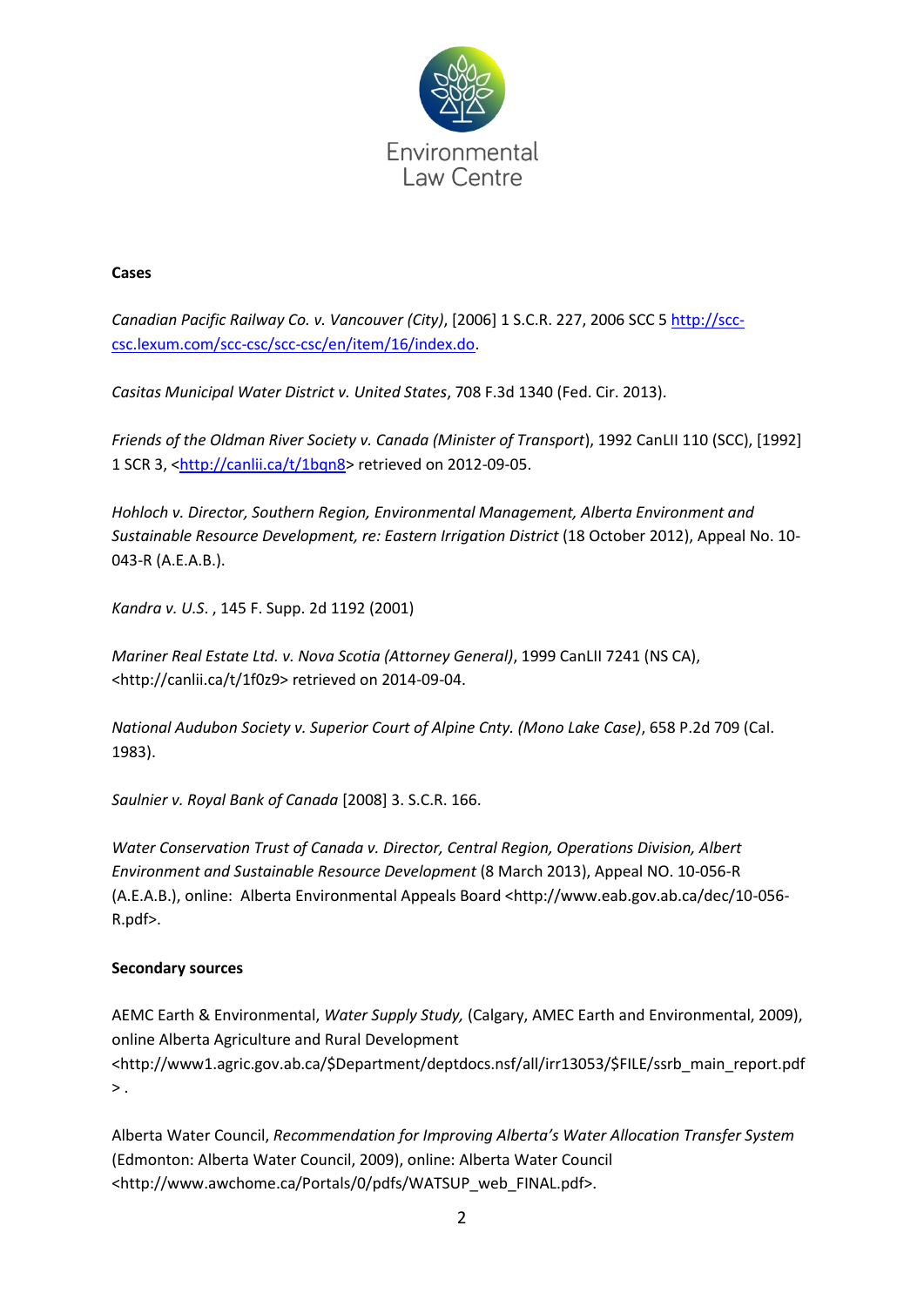

Kwasniak A., "Instream Flow and Athabasca Oil Sands Development: Contracting Out/Waiver of Legal Water Rights to Protect Instream Flow- A Legal Analysis" (2010) 48 *Alberta Law Review* 1.

Kwasniak, A., "Quenching Instream Thirst: A Role for Water Trusts in the Prairie Provinces" (2006) 16(3) *JELP* 211.

Athabasca Watershed Council, *Athabasca State of the Watershed Report: Phase 2*, March 2012 , online: Athabasca Watershed Council <http://www.awcwpac.ca/sites/default/files/Athabasca\_State\_of\_the\_Watershed\_Phase\_2\_FINAL-April23-2012.pdf>.

Bankes, N., "Policy Proposals for Reviewing Alberta's Water (RE) Allocation System" (2010) 20 *JELP* 81.

Bankes N., "The Legal Framework for Acquiring Water Entitlements from Existing Users" (2006) 44 *Alta. L. Rev.* 323.

Battle River Watershed Alliance, *Our Battle: State of the Battle River and Sounding Cree Watersheds Report 2011*, online: Battle River Watershed Alliance <http://www.battleriverwatershed.ca/sites/default/files/Battle%20River%20Watershed%20Report. Web\_.pdf>.

Beaver River Watershed Alliance, *State of the Beaver River Watershed: Summary Report, 2013*, online: Beaver River Watershed Alliance <http://beaverriverwatershed.ca/wpcontent/uploads/2014/04/Summary-Report\_State-of-BRW-2013-Part-1.pdf> at 6.

Benson, R.D., "Public Funding Programs for Environmental Water Acquisitions: Origins, Purposes, and Revenue Sources" (2011) 42 *Environmental Law* 41.

Brandes O.M., and Christensen R., "The Public Trust and the Modern BC *Water Act*", *Legal Issues Brief 2010-1*, POLIS Water Sustainability Project.

Brandes O.M, and Nowlan L., "Wading into Uncertain Waters: Using markets to transfer water rights in Canada- possibilities and pitfalls" (2009) 19(3) *JELP* 267.

Charney S., *Decades Down the Road: An analysis of Instream Flow Programs in Colorado and the Western United States* (2005), online: Colorado Water Conservation Board <http://cwcb.state.co.us/public-

information/publications/documents/reportsstudies/isfcompstudyfinalrpt.pdf>.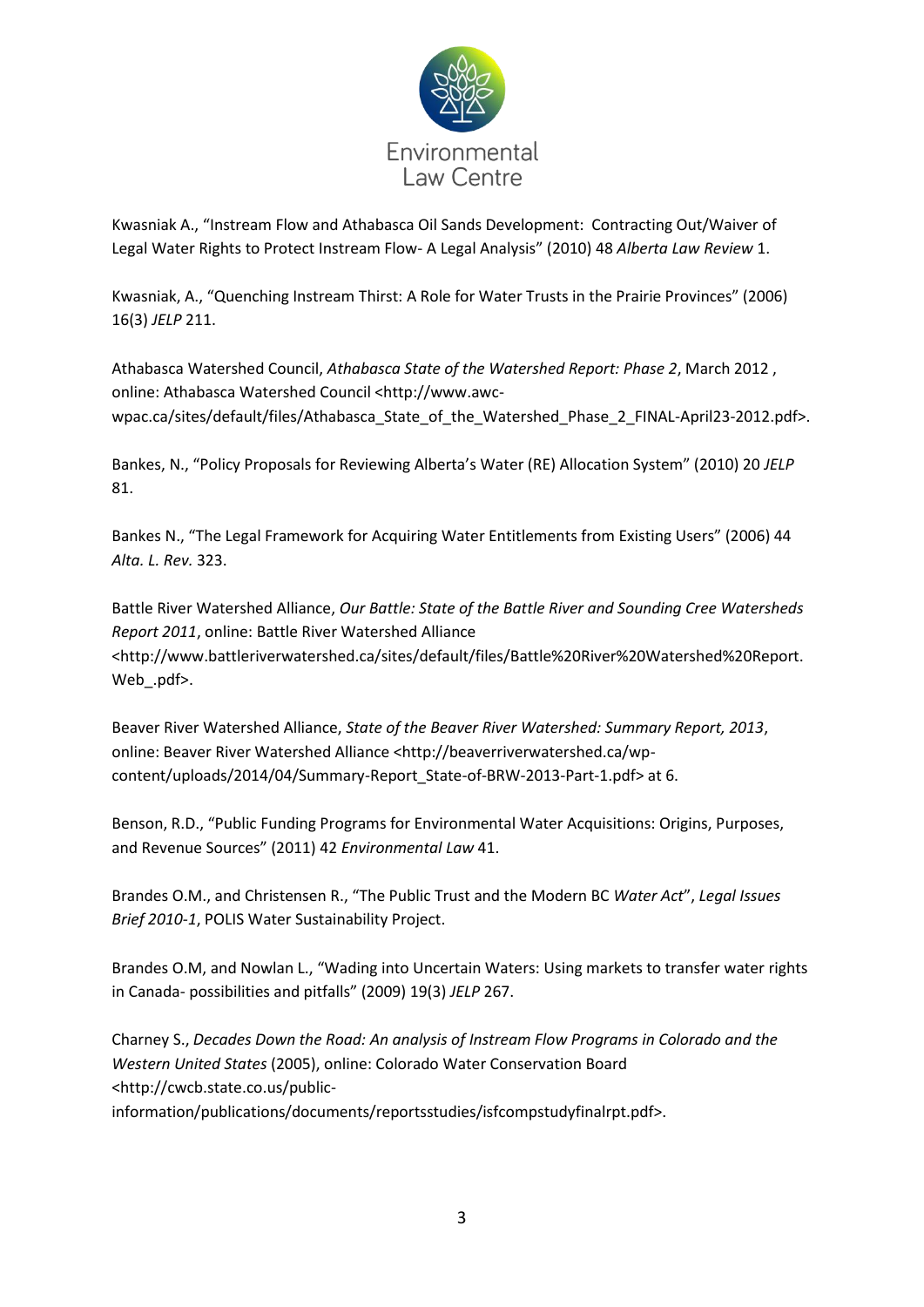

Columbia Basin Water Transactions Program, *2013 Annual Report*, online: Columbia Basin Water Transactions Program

<http://cbwtp.org/jsp/cbwtp/library/documents/NLB\_CBWTP\_Annual13\_R8.pdf>.

Craig R.K., "Does the Endangered Species Act Preempt State Water Law? (2014) 62 *Kansas Law Review* 851 online: Kansas Law Review <http://www.law.ku.edu/sites/law.drupal.ku.edu/files/docs/law\_review/v62/1%20KLR%20Site%20C raig\_Final%20Press.pdf>.

Edmonton Journal, Karen Kleiss, August 31 2011, "Provincial rivers plan slammed. Little protection, potential harm to fisheries: Ottawa", online: Edmonton Journal <http://www2.canada.com/edmontonjournal/news/story.html?id=ad4bba75-354f-4bf6-8561- 16f780c6032b>

Garrick D., and Aylward B., "Transaction Costs and Institutional Performance in Market-Based Environmental Water Allocation" (2012) 88(3) *Land Economics* 536.

Garrick D., "Water markets and institutional innovations to govern environmental flows in the Western U.S." GWF Discussion Paper 1101 (July 2011) Canberra, Australia, online: global water forum <http://www.globalwaterforum.org/wp-content/uploads/2012/04/Water-markets-andinstitutional-innovations-to-govern-environmental-flows-in-the-Western-U.S.-GWF-1101.pdf>

Garrick, D. *et al* "Water markets and freshwater ecosystem services: policy reform and implementation the Columbia and Murray-Darling Basins" (2009) 69 *Ecological Economics* 366.

Grafton, et al. "A Comparative Assessment of Water Markets: Insights from the Murray-Darling Basin of Australia and the Western US" (2012) 14 *Water Policy* 2: 175.

Griffin R.C., Peck D.E., and Maestu J., *"Myths, principles and issue in water trading"* in *Water Trading and Global Water Scarcity* (Josfina Maestu ed.) (New York: RFF press, 2013).

Hansen, K., Howitt R., and Williams J., "Water trades in the western United States: Risk, speculation and property rights" in *Water Trading and Global Water Scarcity* (Josefina Maestu ed.) (New York, RFF Press 2013).

Hardner & Gullison, *Independent External Evaluation for the Columbia Basin Water Transactions Program (2003-2006)* (Hardner & Gullison, 2007) online: National Fish and Wildlife Federation, <http://www.nfwf.org/cbwtp/Documents/CBWTP\_Eval\_Report\_10-7\_FINAL.pdf>.

Horbulyk T., *Water Pricing: AN Option for Improving Water Management in Alberta* (Edmonton: Alberta Water Research Institute, 2010)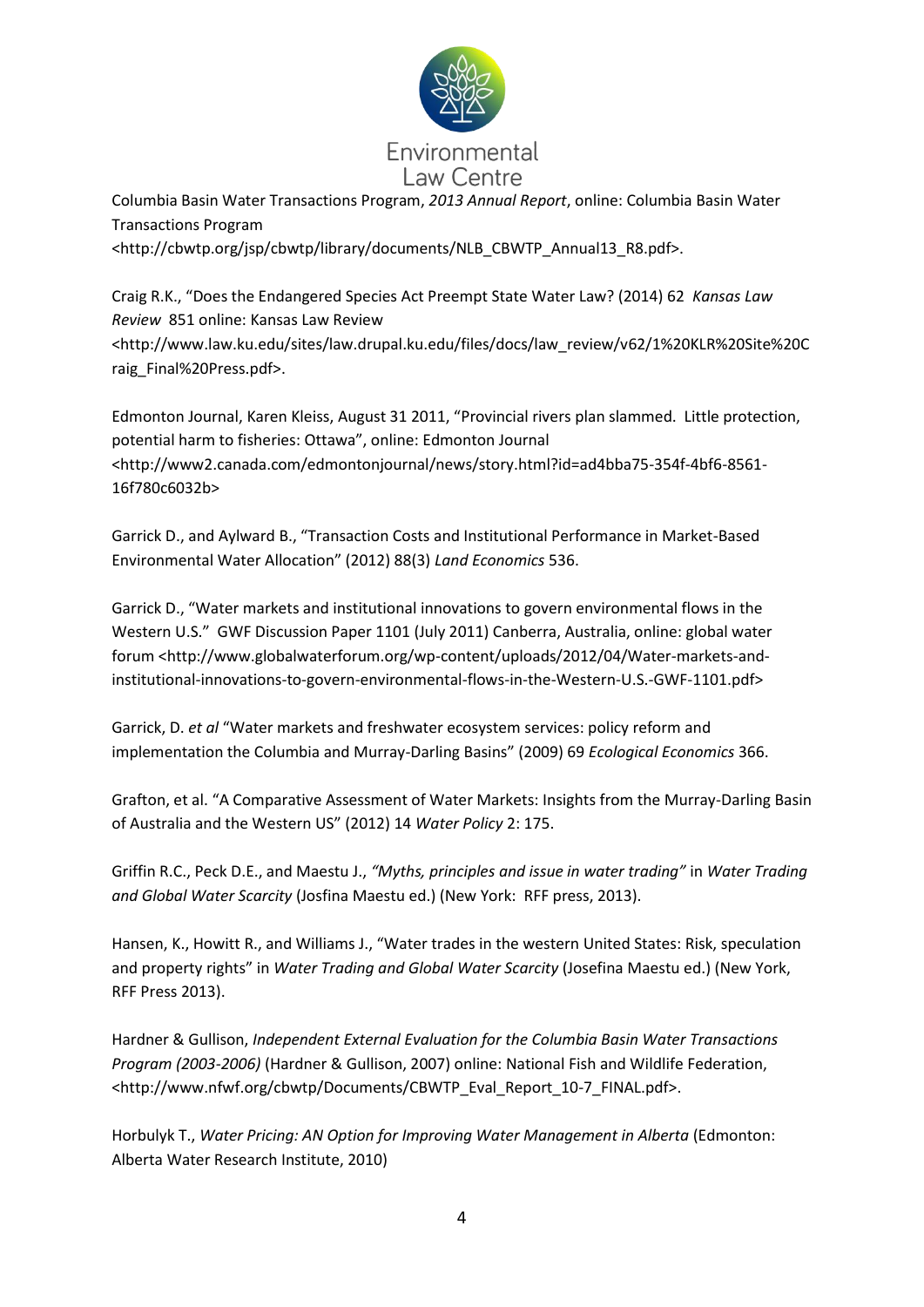

Katz D., "Water Markets and Environmental Flows in Theory and in Practice" (ExpoZaraGoza 2008)

Katz D., "Cash Flows: Market for Environmental Flow Allocations" in *Water Trading and Global Water Scarcity* (Josefina Maestu ed.) (New York, RFF Press 2013).

King, M.A., "Getting our Feet Wet: An introduction to Water Trusts, (2004) 28 *Harvard Environmental Law Review* 495.

La Forest G., *Water Law in Canada: The Atlantic Provinces* (Ottawa: Information Canada 1973)

Lovrich N.P., *et al*, *of Water and Trust: A Review of the Washington Water Acquisition Program*  (Washington: Washington State University and University of Washington, 2004), online: Department of Ecology, State of Washington <http://www.ecy.wa.gov/programs/wr/instreamflows/Images/pdfs/waterandtrust\_report.pdf>.

Mighty Peace Watershed Alliance, *The Peace Watershed Current and Future Water Use and Issues 2011*, online: Mighty Peace Watershed Alliance <http://www.mightypeacewatershedalliance.org/reports/>

Milk River Watershed Council, *Milk River State of the Watershed* (Milk River: Milk River Watershed Council, 2008), online: at Milk River Watershed Council <http://www.mrwcc.ca/files/4913/9144/2756/MRW\_SOW\_2008.pdf>.

Minister's Advisory Group, *Recommendation for Improving Alberta's Water Management and Allocation* (Edmonton: Alberta Environment and Sustainable Resource Development, 2009), online: ESRD <http://esrd.alberta.ca/water/water-conversation/documents/8239.pdf>.

Munk Centre for International Studies and Environmental Research and Studies Centre, *Oil Sands Development and Water Use in the Athabasca River-Watershed: Science and Market based Solutions*  (Edmonton: University of Alberta, 2007), online: University of Alberta <http://www.ualberta.ca/~ersc/water.pdf>.

National Energy Board, Tight Oil Developments in the Western Canada Sedimentary Basin – Energy Briefing Notes, December 2011, online NEB <http://www.neb-one.gc.ca/clfnsi/rnrgynfmtn/nrgyrprt/l/tghtdvlpmntwcsb2011/tghtdvlpmntwcsb2011-eng.html#s7\_6> .

Neuman J., "The Good , the Bad and the Ugly: The First Ten Years of the Oregon Water Trust" (2004) 83 *Nebraska Law Review* 432.

North Saskatchewan Watershed Alliance, *Current and Future Water Use in the North Saskatchewan River Basin* (Edmonton, North Saskatchewan Watershed Alliance, 2007), online: North Saskatchewan Watershed Alliance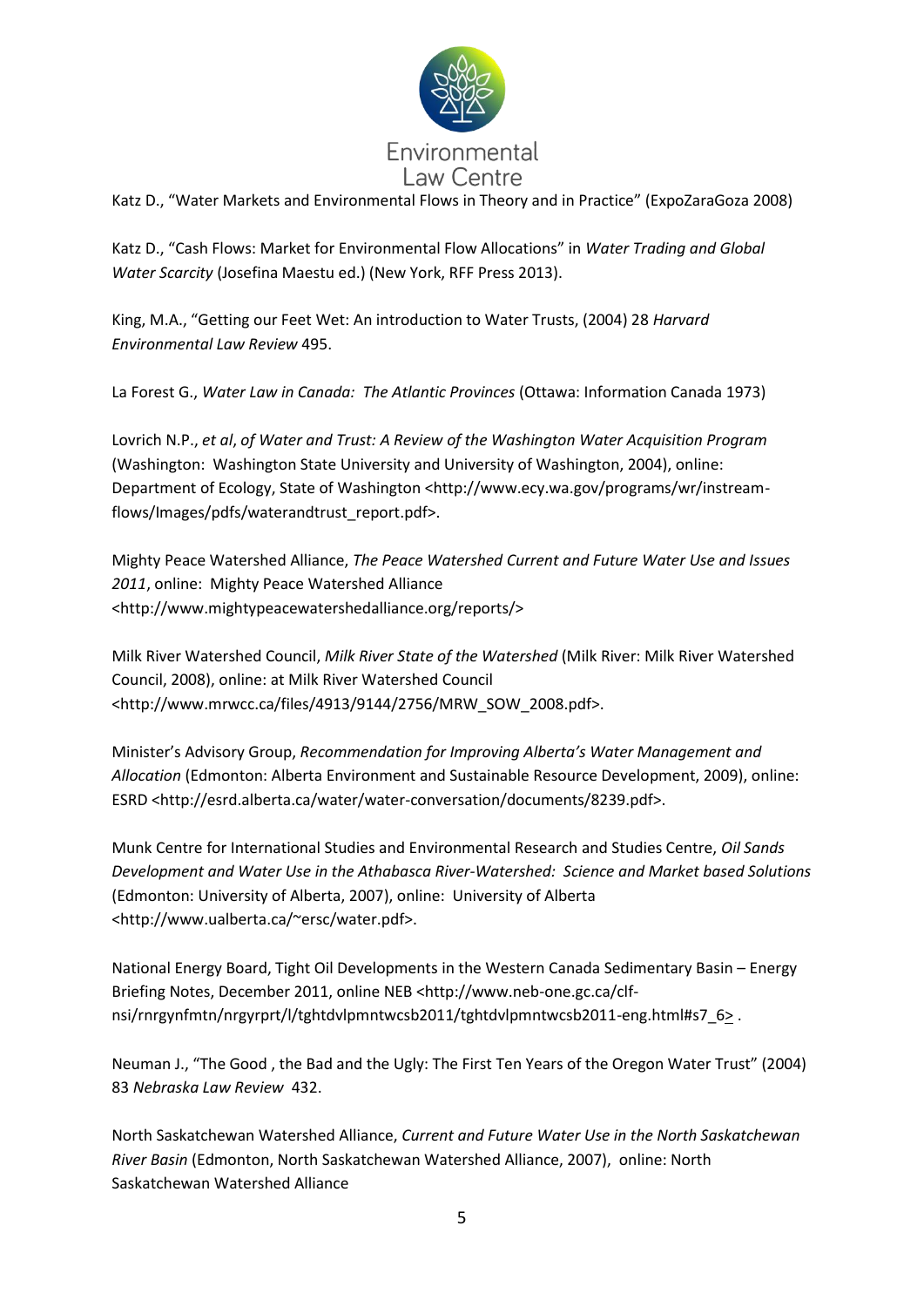

<http://www.nswa.ab.ca/sites/default/files/documents/Current%20and%20Future%20Water%20Us e%20in%20the%20North%20Saskatchewan%20River%20Basin.pdf>.

North Saskatchewan Watershed Alliance *Preliminary Steps for the Assessment of Instream Flow Needs in the North Saskatchewan River Basin*, (Edmonton: NSWA, 2014), online: NSWA < https://www.nswa.ab.ca/sites/default/files/documents/IFN%20Consolidated%20Report%20TEXT%2 0n%20%20APPEND%201.pdf

Northwest Water Banking, *The Water Report Issue* #102, online: Washington Water Trust <http://www.washingtonwatertrust.org/file\_viewer.php?id=379>.

Ostrom E., *Governing the Commons*, (Cambridge: Cambridge University Press, 1990).

Owen D., "The *Mono Lake Case*, the Public Trust Doctrine and the Administrative State" (2012) 45 *University of California, Davis Law Review* 1099.

Parkland Institute, *Alternative Water Futures in Alberta,* (Edmonton: Parkland Institute 2011).

Partners for the Saskatchewan River Basin, *State of the Saskatchewan River Basin: Chapter Six*, online: Partners for the Saskatchewan River Basin <http://www.saskriverbasin.ca/file/SRB%20CH06%20Battle%20River.pdf>.

Prairie Adaptation Research Collaborative, *Climate Change and Water SSRB Final Technical Report*, 200, online: Prairie Adaptation Research Collaborative <http://www.parc.ca/ssrb/SSRB\_Final\_Report.pdf>.

Scott Water Trust, *Monitoring Report – 2008 Scott River Water Trust* online: Scott Water Trust <http://www.scottwatertrust.org/documents/WT\_MonitoringReport\_2008.pdf>

Scott Water Trust, *Monitoring Report – 20*12 *Scott River Water Trust* online: Scott Water Trust 2012 <http://www.scottwatertrust.org/documents/SRWT-Monitoring-Report-2012-Final.pdf>

Siebentritt, M.A. (Ed.) (2012). *Water trusts: What role can they play in the future of environmental water management in Australia?* (Proceedings of a workshop held on 1, December 2011), online: Murray Darling Wetlands Working Group <http://www.murraydarlingwetlands.com.au/ourpartners/images/The role of water trusts in the future of environmental water management in\_Australia.pdf>.

Water Matters and Ecojustice, *Share the Water: Building a Secure Water Future for Alberta* (2009), online: Water Matters [<http://www.water-matters.org/docs/share-the-water.pdf>](http://www.water-matters.org/docs/share-the-water.pdf).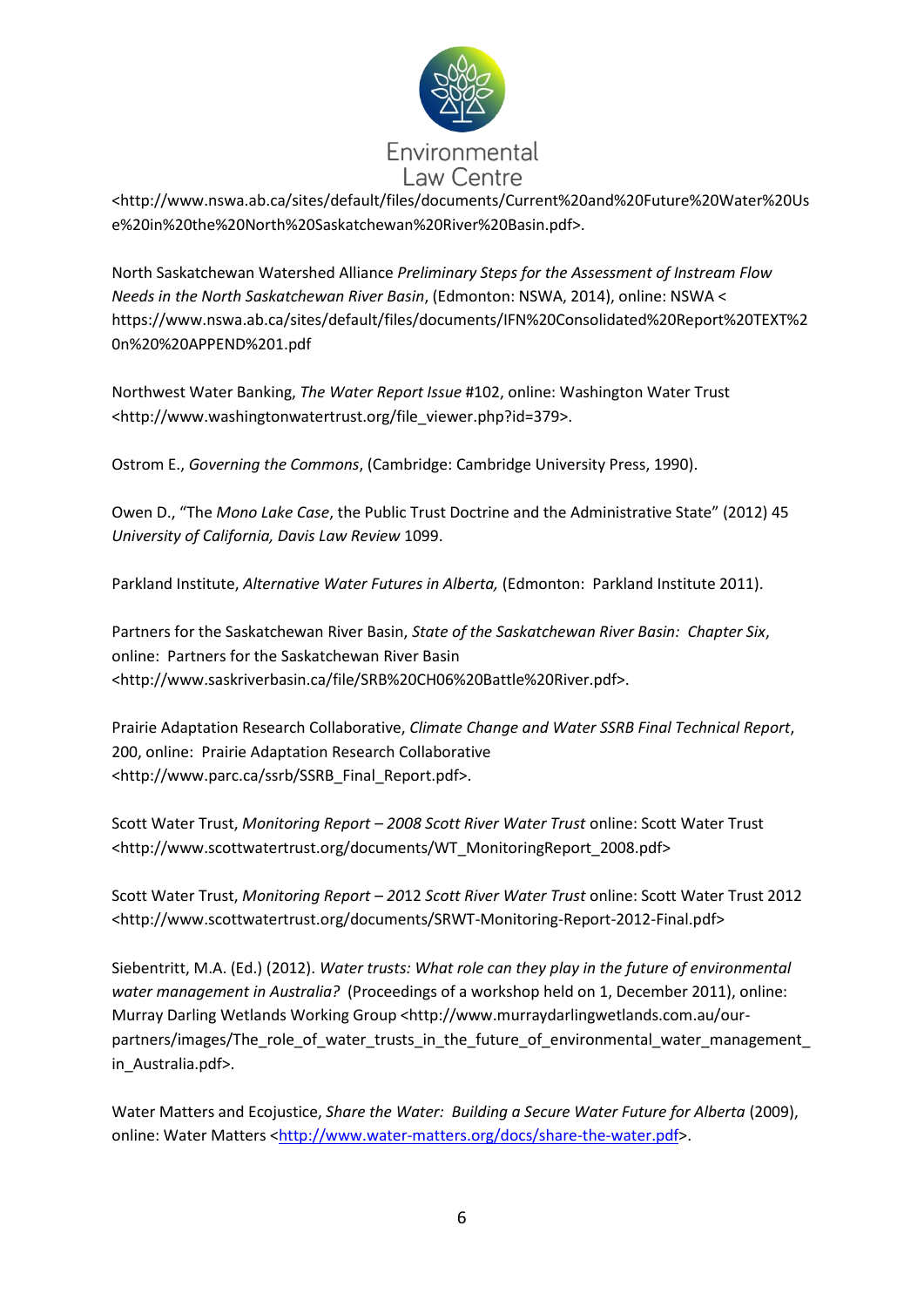

*Water Conservation, Efficiency and Productivity Plan – Electric Power Generation*, August 2012, online: Alberta Water Council

<http://www.albertawatercouncil.ca/LinkClick.aspx?fileticket=TfjIrsLZ\_nw%3d&tabid=115>.

*Wenig M.J. , Kwasniak A. J., and Quinn, M.S.* "Water under the bridge? The Role of Instream Flow Needs (IFNs) Determination in Alberta's River Management", in *Water: Science and Politics*. Edited by H. Epp and D. Ealey. Proceedings of the Conference Held by the Alberta Society of Professional Biologists on March 25-28, 2006, in Calgary, Alberta. Alberta Society of Professional Biologists, Edmonton, Alberta, online: Canadian Institute of Resources Law <http://www.cirl.ca/files/cirl/ifndetermin.pdf>.

Young M., *Environmental Effectiveness and Economic Efficiency of Water Use in Agriculture: The Experience of and Lessons from the Australian Water Reform Programme*, (OECD, 2010), online:< http://www.myoung.net.au/water/publications/OECD Lessons paper.pdf>.

### **Government policy and related sources**

Alberta Environment, *Approved Water Management Plan for the South Saskatchewan River Basin* (Edmonton, Alberta Environment, 2006), online: Alberta Environment Sustainable Resource Development <http://environment.alberta.ca/documents/SSrb\_Plan\_Phase2.pdf>.

Alberta Environment and Sustainable Resource Development, *Approved Water Management Plan for the Battle River Basin (Alberta)* (Edmonton: Alberta Environment and Sustainable Resource Development 2014), online: AESRD

<http://www.battleriverwatershed.ca/sites/default/files/battle%20river%20water%20management %20plan%20%283%29.pdf>

Alberta Environment, *Cold Lake –Beaver River Surface Water Quantity and Aquatic Resources, State of the Basin Report* (Edmonton: Alberta Environment 2006), online: Alberta Environment and Sustainable Resource Development http://esrd.alberta.ca/water/reportsdata/documents/SW\_Quantity\_and\_Aqua\_2006.pdf

Alberta Environment, *South Saskatchewan River Basin Water Management Plan Phase Two: Background Studies*, (Edmonton: Alberta Environment, 2003), online: <http://www.environment.gov.ab.ca/info/library/7884.pdf>.

Alberta Environment & Fisheries and Oceans Canada: *Water Management Framework: Instream Flow Needs and Water Management System for the Lower Athabasca River* (February 2007), online: Alberta Environment and Sustainable Resource Development, <http://environment.alberta.ca/documents/Athabasca\_RWMF\_Technical.pdf>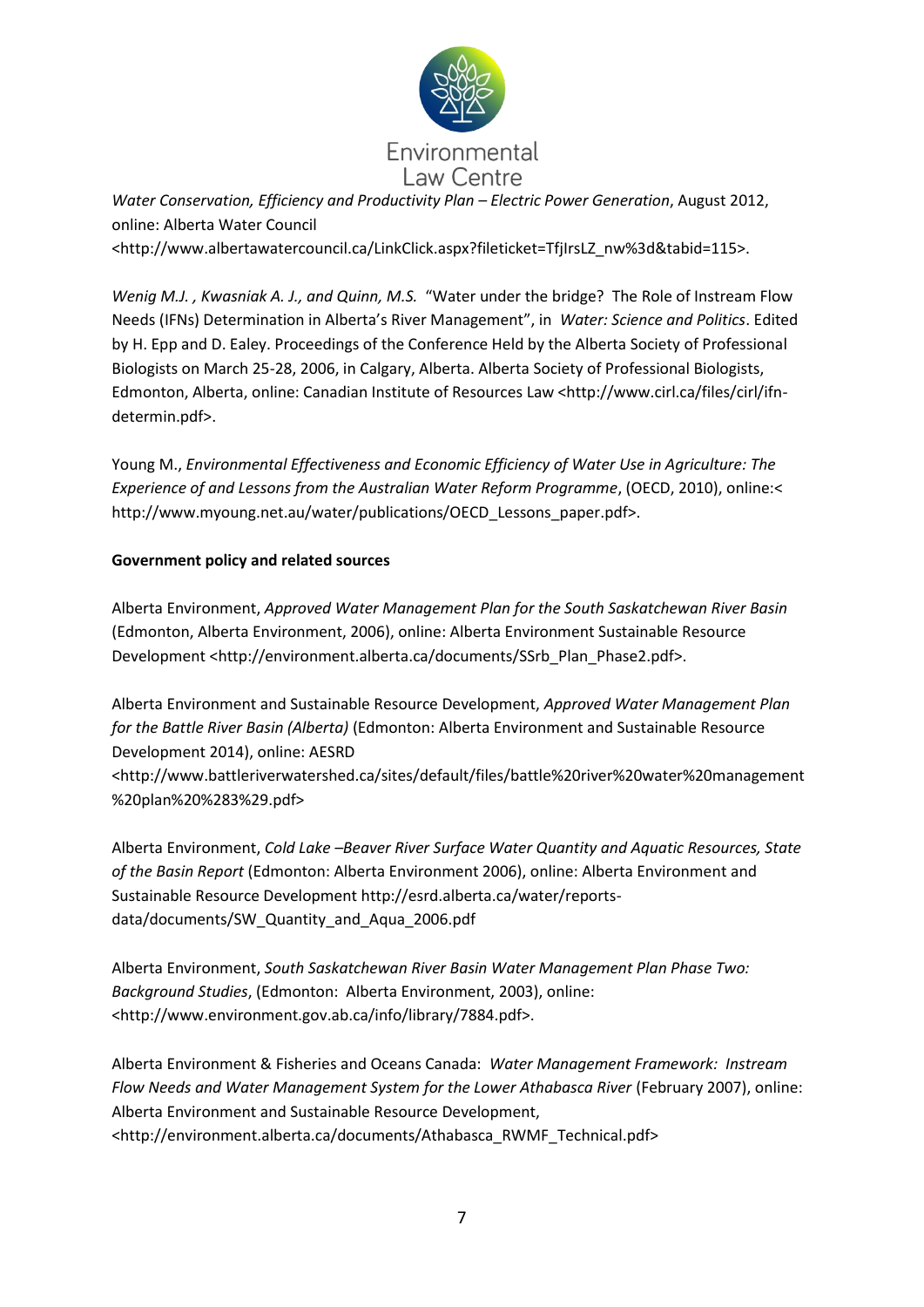

Australian Competition & Consumer Commission, *ACCC Water Monitoring Report 2012-2013*  (Canberra: ACCC, April 2014),

<http://www.accc.gov.au/system/files/Water%20Monitoring%20Report%202012-13.pdf>.

Australian Competition and Consumer Commission "Role in Water", online <http://www.accc.gov.au/regulated-infrastructure/water/accc-role-in-water>.

Australian Competition & Consumer Commission, "Water" online: Australian Competition & Consumer Commission <https://www.accc.gov.au/regulated-infrastructure/water>.

Australian Government, National Water Commission, *National Summary of Trading Activity* (accessed June 10, 2014), online: Australian Government <http://www.nwc.gov.au/publications/topic/water-industry/water-markets-11-12/3>. "

Australian Government (Commonwealth Environmental Water Office) *Framework for Determining Commonwealth Environmental Water Use (May 2013)*, online: Australian Government <*http://www.environment.gov.au/system/files/resources/7f9e9c2f-79cd-400e-a6cacdcf3cdb7012/files/cewh-framework.pdf>*.

Colorado Water Conservation Board, *Rules Concerning the Colorado Instream Flow and Natural Lake Level Program*, 2 CCR 408-2, online: online Colorado Department of Natural Resources <http://cwcb.state.co.us/legal/Documents/Rules/Final%20Adopted%20ISF%20Rules%201-27- 2009.pdf>.

Columbia Basin Water Transactions Program, *2013 Annual Report*, online: Columbia Basin Water Transactions Program <http://cbwtp.org/jsp/cbwtp/library/documents/NLB\_CBWTP\_Annual13\_R8.pdf>.

Department of Ecology, State of Washington, Water Resources Program Policy, Pol-1200 *Policy for the Evaluation of Changes or Transfers to Water Rights*, online: Department of Ecology, State of Washington <http://www.ecy.wa.gov/programs/wr/rules/images/pdf/pol1200.pdf>.

Department of Ecology, Water Resources Program Guidance "Guidance for Processing and Management Trust Water Rights", GUID-1220 (June 2011), online: http://www.ecy.wa.gov/programs/wr/rules/images/pdf/guid\_1220.pdf

Government of Alberta, *A Desk-top Method for Establishing Environmental Flows in Alberta Rivers and Streams* (Edmonton: Government of Alberta, 2011), online: Alberta Environment and Sustainable Resource Development <http://www.environment.gov.ab.ca/info/library/8371.pdf>.

Government of Alberta, *Alberta Oil and Gas Industry Quarterly Update*, Winter 2013, online: Alberta Canada <http://albertacanada.com/files/albertacanada/OilGas\_QuarterlyUpdate\_Winter2013.pdf>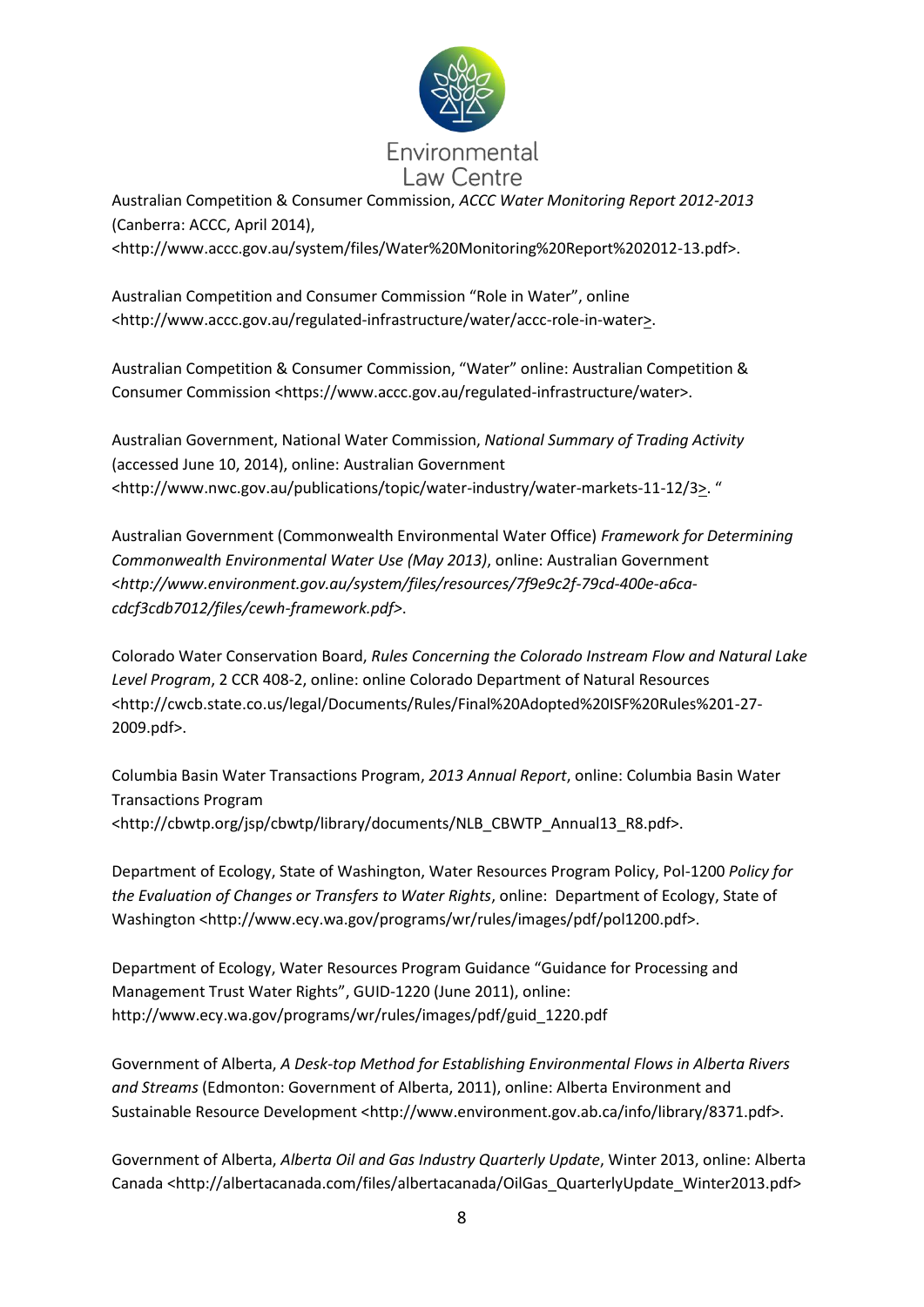

Government of Alberta, *Our Water, Our Future: A Plan for Action* (Edmonton: Government of Alberta, 2014), online: Alberta Environment and Sustainable Resource Development <http://esrd.alberta.ca/water/water-conversation/documents/WaterFuture-PlanAction-Nov2014.pdf>.

Government of Alberta, *Water for Life: Alberta's strategy for sustainability policy* (Edmonton: Government of Alberta 2003), online: Alberta Environment and Sustainable Resource Development <http://environment.gov.ab.ca/info/library/6190.pdf >.

Government of Alberta, *Water For Life: A Renewal* (Edmonton: Government of Alberta, 2008), online: Alberta Environment and Sustainable Resource Development <http://environment.gov.ab.ca/info/library/8035.pdf>.

Government of Alberta, *Water Transfers under the Water Act,* Presentation by Randy Poon, January 17, 2013, online: Alberta Sand and Gravel Association <http://www.asga.ab.ca/ckfinder/userfiles/files/2013%20Sand%20and%20Gravel%20Assoc- %20Water%20Transfers%20-%20Randy%20Poon.pdf>.

Government of Canada, *A Primer for Understanding Canadian Shale Gas* (Energy Briefing Note, November 2009) online: Government of Canada <http://publications.gc.ca/collections/collection\_2011/one-neb/NE4-2-6-2009-eng.pdf>

Government of South Australia, *Murray-Darling Basin Plan: South Australian Implementation Strategy 2013-2019*, online: Government of South Australia <http://www.environment.sa.gov.au/files/24c8d4d5-af02-427b-a496-a1e900d8e917/murraydarling-basin-implementation-strategy.pdf>.

Government of South Australia*, South Australian River Murray Irrigation Allocations* (Government of South Australia), online: Government of South Australia <http://www.environment.sa.gov.au/files/d7682f29-b899-43c2-b293-a20300fb288c/river-murrayhistory-water-allocations-gen.pdf>.

Government of South Australia, *User's Guide to the 2010-11 River Murray Drought Water Allocation Decision Framework,* (Government of South Australia, 2010), online: Government of South Australia <http://www.environment.sa.gov.au/files/344ef24e-7f46-4637-aeb5-a20300ec94d7/river-murraywater-allocation-framework-2010-11-users-guide-gen.pdf>.

Government of South Australia, *Water Allocation Plans*, online: Government of South Australia, <http://www.environment.sa.gov.au/managing-natural-resources/water-use/water-planning/waterallocation-plans>.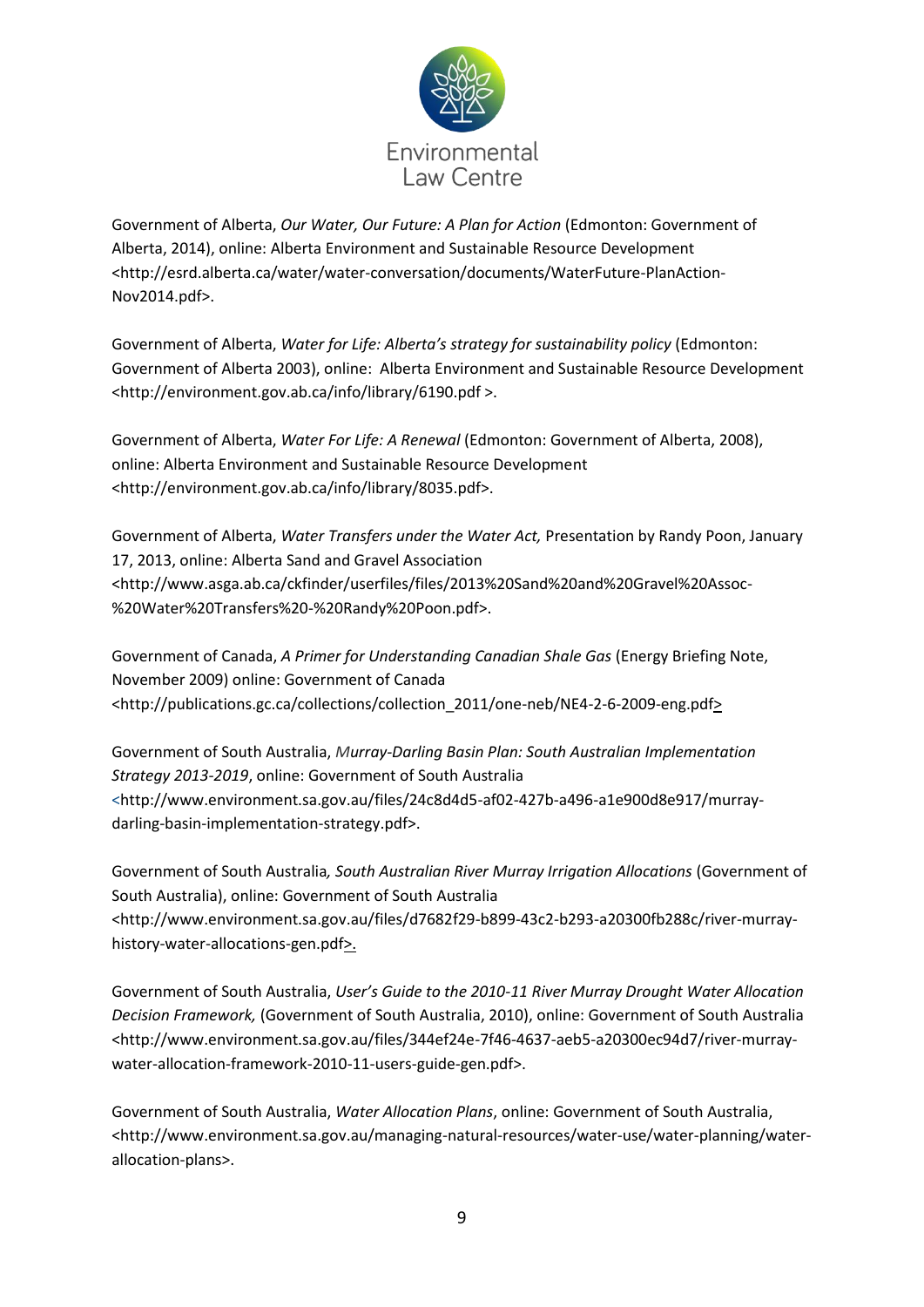

Government of South Australia, *Water Allocation Framework for South Australia*, online: Government of South Australia <http://www.environment.sa.gov.au/managing-naturalresources/river-murray/water-allocation-framework>.

Murray-Darling Basin Authority, *Roles and responsibilities for environmental watering,* online*:*  Murray-Darling Basin Authority <http://www.mdba.gov.au/what-we-do/environmentalwater/ewp/ewp\_ch4> .

National Water Commission, *Water Markets in Australia: a short history* (Canberra: Commonwealth of Australia, 2011), online: <http://www.nwc.gov.au/ data/assets/pdf file/0004/18958/Watermarkets-in-Australia-a-short-history.pdf >.

Oregon Department of Fish and Wildlife, *Backgrounder: Instream Water Rights* <http://www.dfw.state.or.us/fish/water/docs/BKGWaterRights.pdf>.

Oregon Water Resources Department, *Application for Water Right Instream Transfer*, online: State of Oregon, http://www.oregon.gov/owrd/pubs/docs/forms/instream\_transfer\_app\_7\_1\_13.pdf

Oregon Water Resources Department, *2012 Instream Accomplishments*, online: State of Oregon <http://www.oregon.gov/owrd/docs/2012\_Instream\_Accompishments.pdf>.

State of Oregon, Water Resources Department, *Allocation of Conserved Water*, online: Government of Oregon <http://www.oregon.gov/OWRD/Pages/mgmt\_conserved\_water.aspx>.

## **Websites**

Fresh Water Trusts, "Flow Restoration", online: Freshwater Trust <http://www.thefreshwatertrust.org/fixing-rivers/flow-restoration/>.

Murray Darling Wetlands Working Group Ltd. "Water Trust Alliance" <http://www.murraydarlingwetlands.com.au/our-partners/wta.asp>.

Oregon Government, Water Resources Department, "20<sup>th</sup> Anniversary of Instream Water Rights Act", online: Water Resourced Department, <http://www.oregon.gov/owrd/pages/mgmt\_instream\_milestones.aspx>.

Oregon Water Trust, online: <http://owt.org/>.

Oregon Water Resources Department, online: Government of Oregon <http://www.oregon.gov/owrd/pages/mgmt\_leases.aspx>.

Klamath Basin Rangeland Trust, "Water", online: Klamath Basin Rangeland Trust http://www.kbrt.org/watershed\_restoration/water\_transactions.html